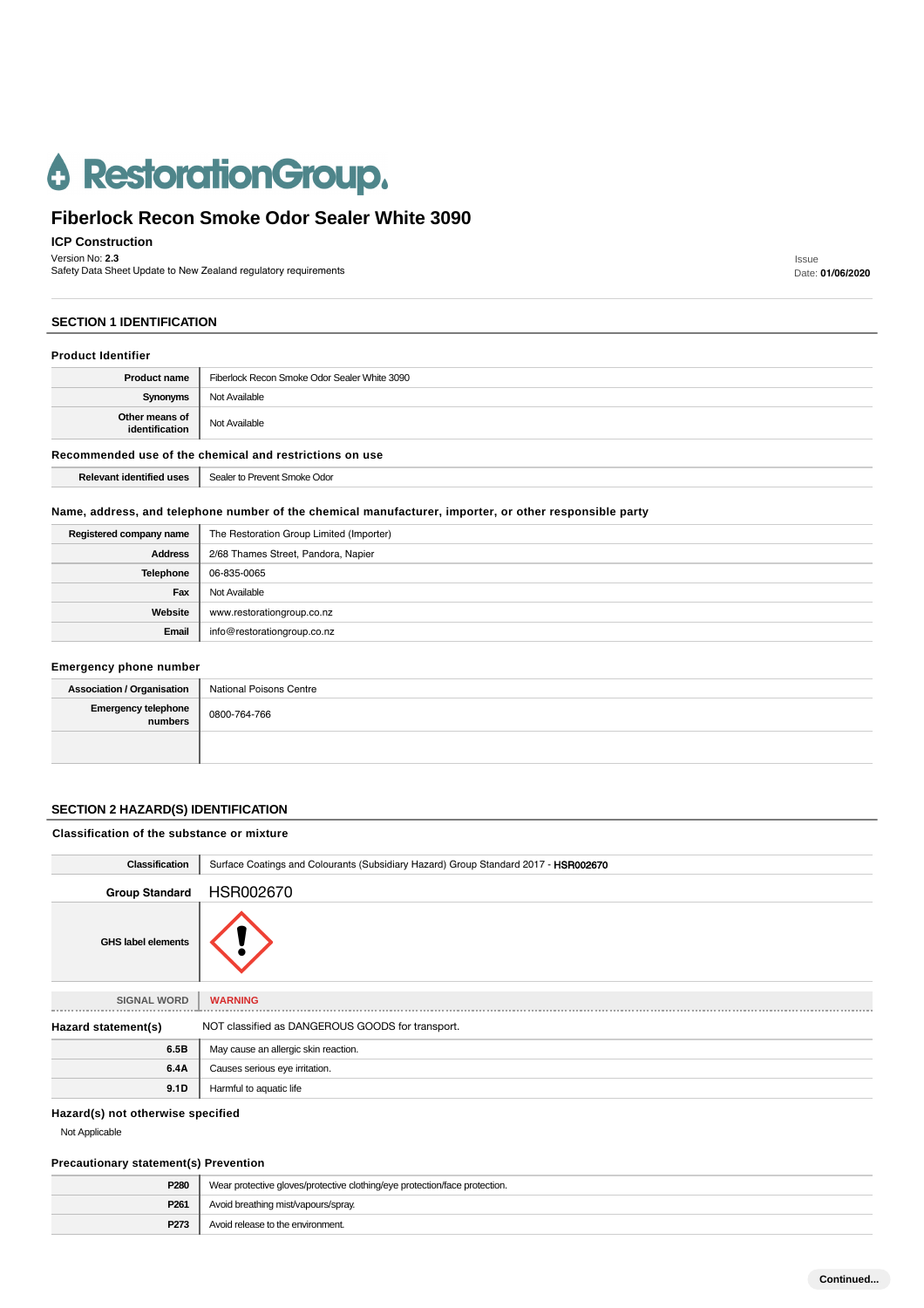#### **Precautionary statement(s) Response**

| P363           | Wash contaminated clothing before reuse.                                                                                         |
|----------------|----------------------------------------------------------------------------------------------------------------------------------|
| P302+P352      | IF ON SKIN: Wash with plenty of soap and water.                                                                                  |
| P305+P351+P338 | IF IN EYES: Rinse cautiously with water for several minutes. Remove contact lenses, if present and easy to do. Continue rinsing. |

#### **Precautionary statement(s) Storage**

Not Applicable

#### **Precautionary statement(s) Disposal**

| DE <sub>0</sub> | eauranons   |
|-----------------|-------------|
|                 | <b>VVII</b> |
|                 |             |

## **SECTION 3 COMPOSITION / INFORMATION ON INGREDIENTS**

#### **Substances**

See section below for composition of Mixtures

#### **Mixtures**

| <b>CAS No</b> | %[weight] | Name                        |
|---------------|-----------|-----------------------------|
| 13463-67-7    | 10-30     | titanium dioxide            |
| 2634-33-5     | $0.1 - 1$ | 1.2-benzisothiazoline-3-one |

#### **SECTION 4 FIRST-AID MEASURES**

#### **Description of first aid measures**

| <b>Eye Contact</b>  | If this product comes in contact with the eyes:<br>• Wash out immediately with fresh running water.<br>Ensure complete irrigation of the eye by keeping eyelids apart and away from eye and moving the eyelids by occasionally lifting the upper and lower lids.<br>► Seek medical attention without delay; if pain persists or recurs seek medical attention.<br>► Removal of contact lenses after an eye injury should only be undertaken by skilled personnel. |
|---------------------|-------------------------------------------------------------------------------------------------------------------------------------------------------------------------------------------------------------------------------------------------------------------------------------------------------------------------------------------------------------------------------------------------------------------------------------------------------------------|
| <b>Skin Contact</b> | If skin contact occurs:<br>In mediately remove all contaminated clothing, including footwear.<br>Flush skin and hair with running water (and soap if available).<br>▶ Seek medical attention in event of irritation.                                                                                                                                                                                                                                              |
| <b>Inhalation</b>   | If fumes, aerosols or combustion products are inhaled remove from contaminated area.<br>• Other measures are usually unnecessary.                                                                                                                                                                                                                                                                                                                                 |
| Ingestion           | $\blacktriangleright$ Immediately give a glass of water.<br>First aid is not generally required. If in doubt, contact a Poisons Information Centre or a doctor.                                                                                                                                                                                                                                                                                                   |

#### **Most important symptoms and effects, both acute and delayed**

See Section 11

#### **Indication of any immediate medical attention and special treatment needed**

Treat symptomatically.

#### **SECTION 5 FIRE-FIGHTING MEASURES**

#### **Extinguishing media**

- $\blacktriangleright$  There is no restriction on the type of extinguisher which may be used.
- Use extinguishing media suitable for surrounding area.

#### **Special hazards arising from the substrate or mixture**

**Fire Incompatibility** None known.

#### **Special protective equipment and precautions for fire-fighters**

| <b>Fire Fighting</b>         | Alert Fire Brigade and tell them location and nature of hazard.<br>$\blacktriangleright$ Wear breathing apparatus plus protective gloves in the event of a fire.<br>Prevent, by any means available, spillage from entering drains or water courses. |
|------------------------------|------------------------------------------------------------------------------------------------------------------------------------------------------------------------------------------------------------------------------------------------------|
| <b>Fire/Explosion Hazard</b> | $\blacktriangleright$ Non combustible.<br>• Not considered a significant fire risk, however containers may burn.<br>May emit poisonous fumes.<br>May emit corrosive fumes.                                                                           |

## **SECTION 6 ACCIDENTAL RELEASE MEASURES**

**Personal precautions, protective equipment and emergency procedures**

See section 8

#### **Environmental precautions**

See section 12

**Continued...**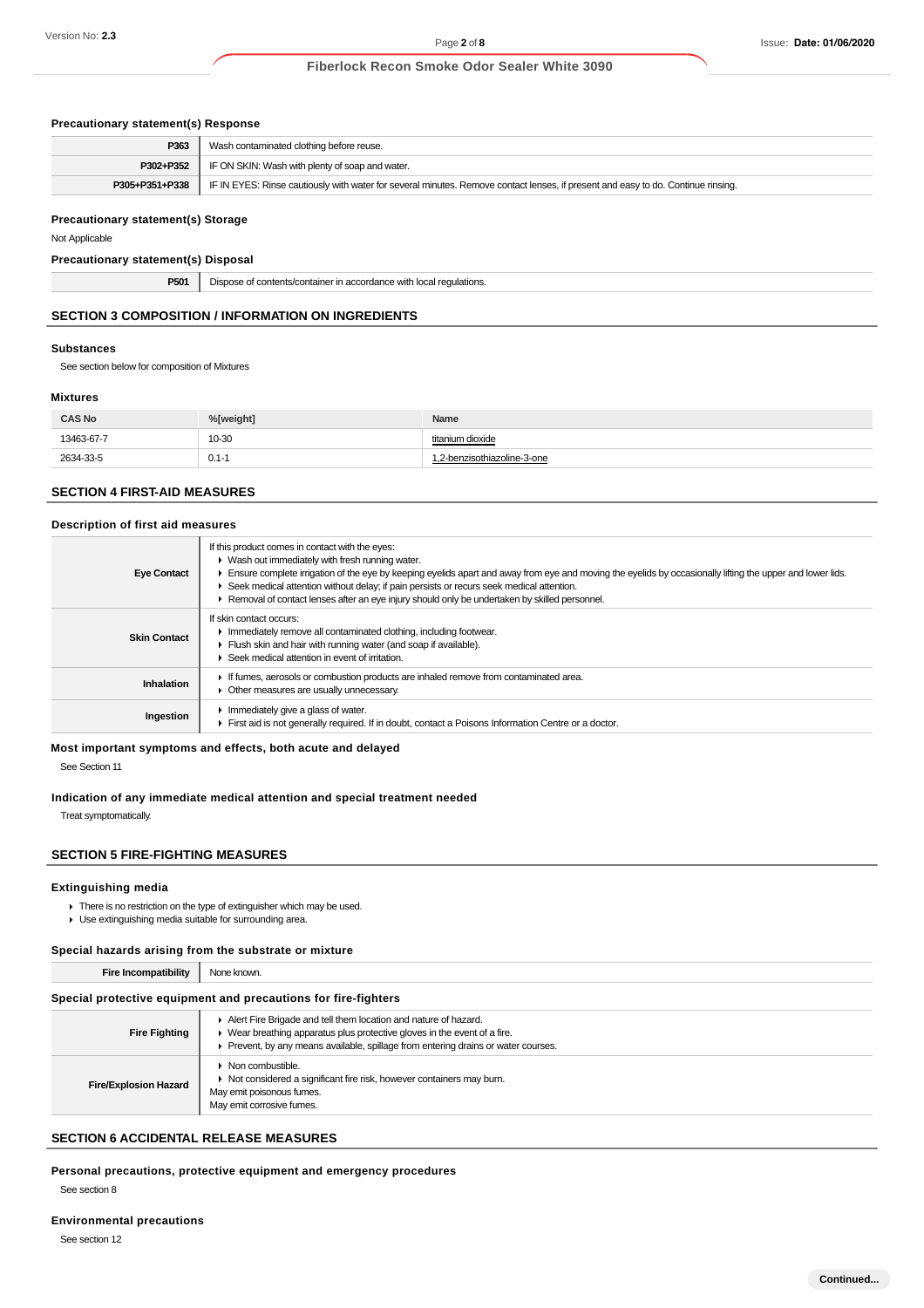#### **Methods and material for containment and cleaning up**

| <b>Minor Spills</b> | $\triangleright$ Clean up all spills immediately.<br>Avoid breathing vapours and contact with skin and eyes.<br>• Control personal contact with the substance, by using protective equipment.                                                                                                                                                                                                                                                                        |
|---------------------|----------------------------------------------------------------------------------------------------------------------------------------------------------------------------------------------------------------------------------------------------------------------------------------------------------------------------------------------------------------------------------------------------------------------------------------------------------------------|
| <b>Major Spills</b> | Absorb or contain isothiazolinone liquid spills with sand, earth, inert material or vermiculite.<br>F The absorbent (and surface soil to a depth sufficient to remove all of the biocide) should be shovelled into a drum and treated with an 11% solution of sodium<br>metabisulfite (Na2S2O5) or sodium bisulfite (NaHSO3), or 12% sodium sulfite (Na2SO3) and 8% hydrochloric acid (HCI).<br>► Glutathione has also been used to inactivate the isothiazolinones. |

Personal Protective Equipment advice is contained in Section 8 of the SDS.

## **SECTION 7 HANDLING AND STORAGE**

## **Precautions for safe handling**

| Safe handling                                                | Avoid all personal contact, including inhalation.<br>• Wear protective clothing when risk of exposure occurs.<br>$\blacktriangleright$ Use in a well-ventilated area.<br>DO NOT allow clothing wet with material to stay in contact with skin |  |
|--------------------------------------------------------------|-----------------------------------------------------------------------------------------------------------------------------------------------------------------------------------------------------------------------------------------------|--|
| Other information                                            |                                                                                                                                                                                                                                               |  |
| Conditions for safe storage, including any incompatibilities |                                                                                                                                                                                                                                               |  |
| Suitable container                                           | • Polyethylene or polypropylene container.<br>▶ Packing as recommended by manufacturer.<br>• Check all containers are clearly labelled and free from leaks.                                                                                   |  |
|                                                              | Titanium dioxide<br>F reacts with strong acids, strong oxidisers<br>$\epsilon$ reacte violently with aluminium colojum bydrazine lithium (ot eround 200 deg C) megnesium petersium sodium zine especially at elevated temperatures            |  |

- **Storage incompatibility** reacts violently with aluminium, calcium, hydrazine, lithium (at around 200 deg C.), magnesium, potassium, sodium, zinc, especially at elevated temperatures - these reactions involves reduction of the oxide and are accompanied by incandescence
	- dust or powders can ignite and then explode in a carbon dioxide atmosphere
	- MARNING: Avoid or control reaction with peroxides. All transition metal peroxides should be considered as potentially explosive. For example transition metal complexes of alkyl hydroperoxides may decompose explosively.

#### **SECTION 8 EXPOSURE CONTROLS / PERSONAL PROTECTION**

#### **Control parameters**

## **INGREDIENT DATA**

| Source                                                      | Ingredient       |                                           |                   |               |               |                     |
|-------------------------------------------------------------|------------------|-------------------------------------------|-------------------|---------------|---------------|---------------------|
|                                                             |                  | <b>Material name</b>                      | <b>TWA</b>        | <b>STEL</b>   | Peak          | <b>Notes</b>        |
| US OSHA Permissible<br>Exposure Levels (PELs) -<br>Table Z1 | titanium dioxide | Titanium dioxide                          | $15 \text{ mg/m}$ | Not Available | Not Available | <b>Total dust</b>   |
| US ACGIH Threshold Limit<br>Values (TLV)                    | titanium dioxide | Titanium dioxide                          | $10 \text{ mg/m}$ | Not Available | Not Available | TLV® Basis: LRT irr |
| US NIOSH Recommended<br>Exposure Limits (RELs)              | titanium dioxide | Rutile, Titanium oxide, Titanium peroxide | Not Available     | Not Available | Not Available | Ca See Appendix A   |

#### **EMERGENCY LIMITS**

| Ingredient                  | <b>Material name</b>                   | TEEL-1            | TEEL-2                  | TEEL-3      |
|-----------------------------|----------------------------------------|-------------------|-------------------------|-------------|
| titanium dioxide            | Titanium oxide; (Titanium dioxide)     | $30 \text{ mg/m}$ | 330 mg/m3               | 2,000 mg/m3 |
|                             |                                        |                   |                         |             |
| Ingredient                  | <b>Original IDLH</b>                   |                   | <b>Revised IDLH</b>     |             |
| titanium dioxide            | N.E. mg/m3 / N.E. ppm<br>Not Available |                   | $5,000 \,\mathrm{mg/m}$ |             |
| 1.2-benzisothiazoline-3-one |                                        |                   | Not Available           |             |

#### **Exposure controls**

| Appropriate engineering<br>controls | Engineering controls are used to remove a hazard or place a barrier between the worker and the hazard. Well-designed engineering controls can be highly<br>effective in protecting workers and will typically be independent of worker interactions to provide this high level of protection.<br>The basic types of engineering controls are:<br>Process controls which involve changing the way a job activity or process is done to reduce the risk. |
|-------------------------------------|--------------------------------------------------------------------------------------------------------------------------------------------------------------------------------------------------------------------------------------------------------------------------------------------------------------------------------------------------------------------------------------------------------------------------------------------------------|
| <b>Personal protection</b>          |                                                                                                                                                                                                                                                                                                                                                                                                                                                        |
| Eye and face protection             | Safety glasses with side shields.<br>$\triangleright$ Chemical goggles.<br>• Contact lenses may pose a special hazard; soft contact lenses may absorb and concentrate irritants.                                                                                                                                                                                                                                                                       |
| <b>Skin protection</b>              | See Hand protection below                                                                                                                                                                                                                                                                                                                                                                                                                              |
| Hands/feet protection               | ▶ Wear chemical protective gloves, e.g. PVC.<br>▶ Wear safety footwear or safety gumboots, e.g. Rubber<br><b>NOTE:</b>                                                                                                                                                                                                                                                                                                                                 |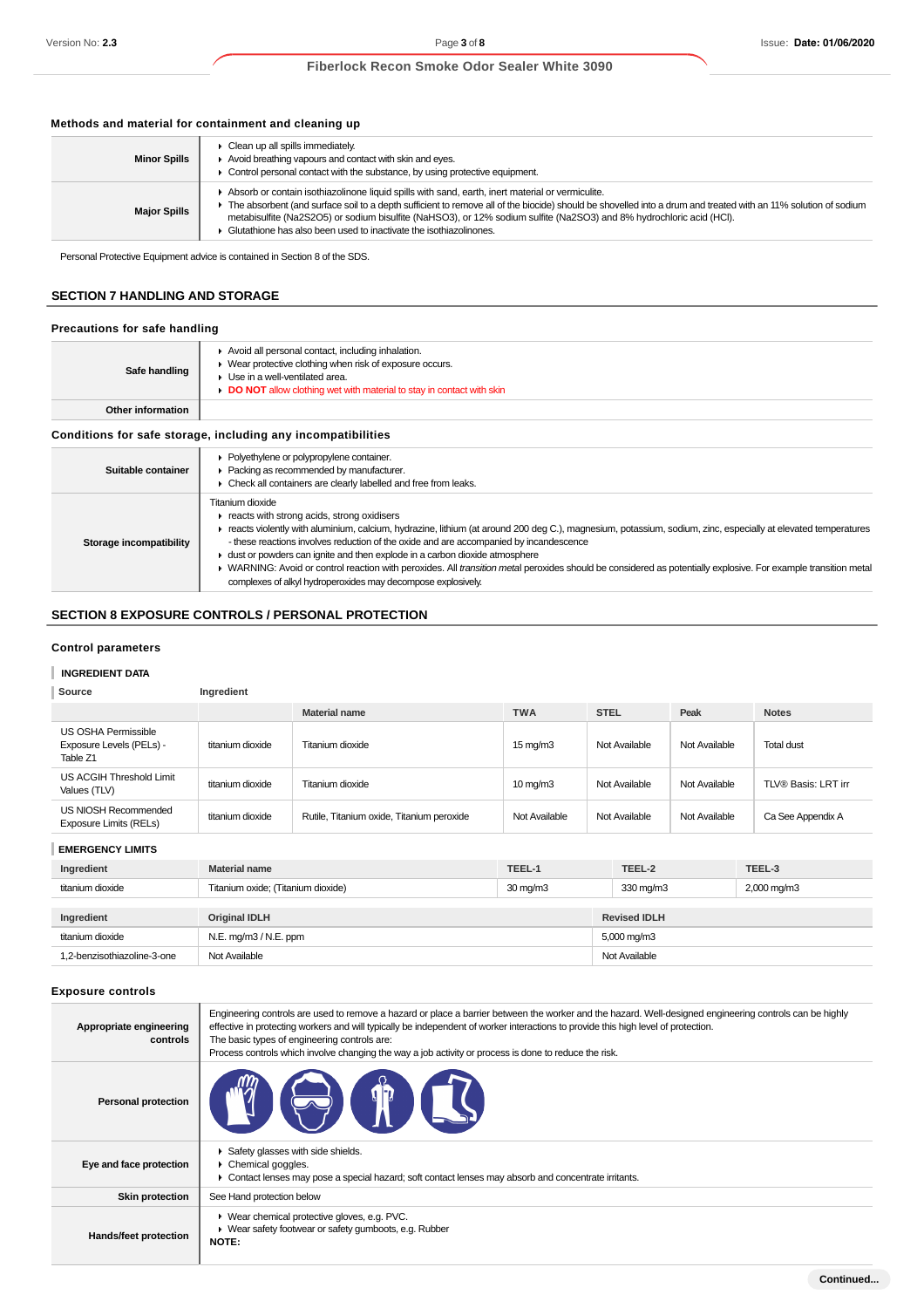|                        | • The material may produce skin sensitisation in predisposed individuals. Care must be taken, when removing gloves and other protective equipment, to avoid<br>all possible skin contact. |
|------------------------|-------------------------------------------------------------------------------------------------------------------------------------------------------------------------------------------|
|                        | • Contaminated leather items, such as shoes, belts and watch-bands should be removed and destroyed.                                                                                       |
|                        | The selection of suitable gloves does not only depend on the material, but also on further marks of quality which vary from manufacturer to manufacturer. Where                           |
|                        | the chemical is a preparation of several substances, the resistance of the glove material can not be calculated in advance and has therefore to be checked prior                          |
|                        | to the application.                                                                                                                                                                       |
|                        | The exact break through time for substances has to be obtained from the manufacturer of the protective gloves and has to be observed when making a final                                  |
|                        | choice.                                                                                                                                                                                   |
|                        | ▶ Butyl rubber gloves                                                                                                                                                                     |
|                        | • Nitrile rubber gloves                                                                                                                                                                   |
| <b>Body protection</b> | See Other protection below                                                                                                                                                                |
|                        | $\triangleright$ Overalls.                                                                                                                                                                |
| Other protection       | P.V.C. apron.                                                                                                                                                                             |
| <b>Thermal hazards</b> | Not Available                                                                                                                                                                             |

## **SECTION 9 PHYSICAL AND CHEMICAL PROPERTIES**

## **Information on basic physical and chemical properties**

| Appearance                                      | Text          |                                                   |               |
|-------------------------------------------------|---------------|---------------------------------------------------|---------------|
|                                                 |               |                                                   |               |
| <b>Physical state</b>                           | Liquid        | Relative density (Water = 1)                      | Not Available |
| Odour                                           | Not Available | <b>Partition coefficient</b><br>n-octanol / water | Not Available |
| Odour threshold                                 | Not Available | Auto-ignition temperature<br>$(^{\circ}C)$        | Not Available |
| pH (as supplied)                                | 8.5           | Decomposition<br>temperature                      | Not Available |
| Melting point / freezing<br>point (°C)          | Not Available | <b>Viscosity (cSt)</b>                            | Not Available |
| Initial boiling point and<br>boiling range (°C) | Not Available | Molecular weight (g/mol)                          | Not Available |
| Flash point (°C)                                | Not Available | <b>Taste</b>                                      | Not Available |
| <b>Evaporation rate</b>                         | Not Available | <b>Explosive properties</b>                       | Not Available |
| Flammability                                    | Not Available | <b>Oxidising properties</b>                       | Not Available |
| <b>Upper Explosive Limit (%)</b>                | Not Available | Surface Tension (dyn/cm or<br>$mN/m$ )            | Not Available |
| Lower Explosive Limit (%)                       | Not Available | <b>Volatile Component (%vol)</b>                  | Not Available |
| Vapour pressure (kPa)                           | Not Available | Gas group                                         | Not Available |
| Solubility in water (g/L)                       | Immiscible    | pH as a solution (1%)                             | Not Available |
| Vapour density (Air = 1)                        | Not Available | VOC g/L                                           | Not Available |
|                                                 |               |                                                   |               |

## **SECTION 10 STABILITY AND REACTIVITY**

| Reactivity                            | See section 7                                                                                                                    |
|---------------------------------------|----------------------------------------------------------------------------------------------------------------------------------|
| <b>Chemical stability</b>             | Unstable in the presence of incompatible materials.<br>Product is considered stable.<br>Hazardous polymerisation will not occur. |
| Possibility of hazardous<br>reactions | See section 7                                                                                                                    |
| <b>Conditions to avoid</b>            | See section 7                                                                                                                    |
| Incompatible materials                | See section 7                                                                                                                    |
| Hazardous decomposition<br>products   | See section 5                                                                                                                    |

## **SECTION 11 TOXICOLOGICAL INFORMATION**

## **Information on toxicological effects**

| <b>Inhaled</b>      | The material is not thought to produce adverse health effects or irritation of the respiratory tract (as classified by EC Directives using animal models).<br>Nevertheless, good hygiene practice requires that exposure be kept to a minimum and that suitable control measures be used in an occupational setting.                                                                                                                                                                                                                                                                                                                                                                                                                                                                                                                                                  |
|---------------------|-----------------------------------------------------------------------------------------------------------------------------------------------------------------------------------------------------------------------------------------------------------------------------------------------------------------------------------------------------------------------------------------------------------------------------------------------------------------------------------------------------------------------------------------------------------------------------------------------------------------------------------------------------------------------------------------------------------------------------------------------------------------------------------------------------------------------------------------------------------------------|
| Ingestion           | The material has NOT been classified by EC Directives or other classification systems as "harmful by ingestion". This is because of the lack of corroborating<br>animal or human evidence.<br>Taken by mouth, isothiazolinones have moderate to high toxicity. The major signs of toxicity are severe stomach irritation, lethargy, and inco-ordination.<br>Dusts of titanium and titanium compounds are thought to exhibit little or no toxic effects.                                                                                                                                                                                                                                                                                                                                                                                                               |
| <b>Skin Contact</b> | Skin contact is not thought to have harmful health effects (as classified under EC Directives); the material may still produce health damage following entry<br>through wounds, lesions or abrasions.<br>There is some evidence to suggest that this material can cause inflammation of the skin on contact in some persons.<br>Solutions of isothiazolinones may be irritating or even damaging to the skin, depending on concentration. A concentration of over 0.1% can irritate, and over<br>0.5% can cause severe irritation.<br>Open cuts, abraded or irritated skin should not be exposed to this material<br>Entry into the blood-stream, through, for example, cuts, abrasions or lesions, may produce systemic injury with harmful effects. Examine the skin prior to the use<br>of the material and ensure that any external damage is suitably protected. |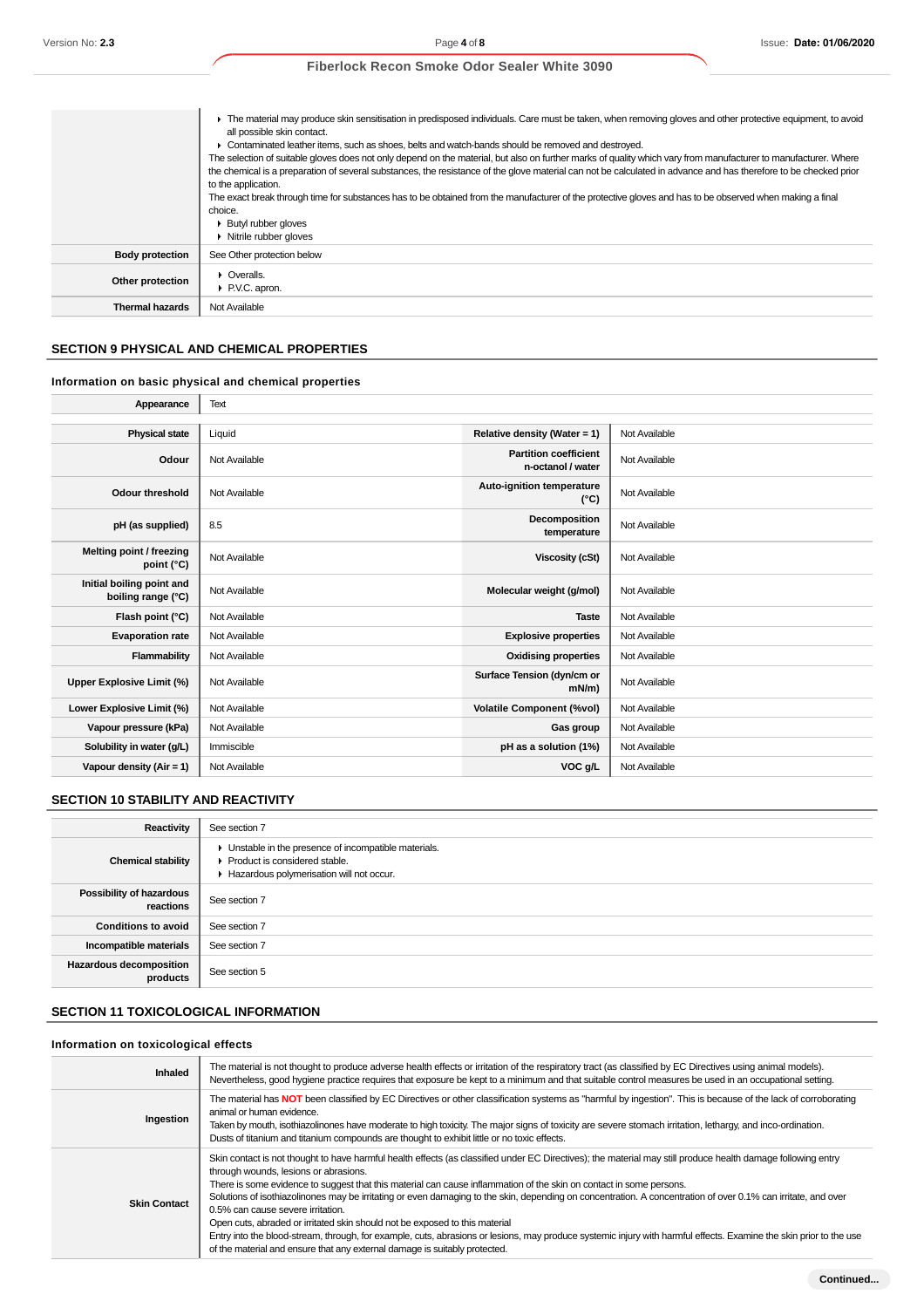| Eye                          | This material can cause eye irritation and damage in some persons.<br>Solutions containing isothiazolinones may damage the mucous membranes and comea. Animal testing showed very low concentrations (under 0.1%) did not<br>cause irritation, while higher levels (3-5.5%) produced severe irritation and damage to the eye.                                                                                                                                                                                                                                          |                                       |
|------------------------------|------------------------------------------------------------------------------------------------------------------------------------------------------------------------------------------------------------------------------------------------------------------------------------------------------------------------------------------------------------------------------------------------------------------------------------------------------------------------------------------------------------------------------------------------------------------------|---------------------------------------|
| <b>Chronic</b>               | Studies show that inhaling this substance for over a long period (e.g. in an occupational setting) may increase the risk of cancer.<br>Skin contact with the material is more likely to cause a sensitisation reaction in some persons compared to the general population.<br>The isothiazolinones are known contact sensitisers. Sensitisation is more likely with the chlorinated species as opposed to the non-chlorinated species.<br>There has been concern that this material can cause cancer or mutations, but there is not enough data to make an assessment. |                                       |
|                              |                                                                                                                                                                                                                                                                                                                                                                                                                                                                                                                                                                        |                                       |
| <b>Fiberlock Recon Smoke</b> | <b>TOXICITY</b>                                                                                                                                                                                                                                                                                                                                                                                                                                                                                                                                                        | <b>IRRITATION</b>                     |
| Odor Sealer White 3090       | Not Available                                                                                                                                                                                                                                                                                                                                                                                                                                                                                                                                                          | Not Available                         |
|                              | <b>TOXICITY</b>                                                                                                                                                                                                                                                                                                                                                                                                                                                                                                                                                        | <b>IRRITATION</b>                     |
|                              | Inhalation (rat) LC50: >2.28 mg/l/4hr <sup>[1]</sup>                                                                                                                                                                                                                                                                                                                                                                                                                                                                                                                   | Skin (human): 0.3 mg /3D (int)-mild * |
|                              | Inhalation (rat) LC50: >3.56 mg/l/4hr <sup>[1]</sup>                                                                                                                                                                                                                                                                                                                                                                                                                                                                                                                   |                                       |
| titanium dioxide             | Inhalation (rat) LC50: >6.82 mg/l/4hr[1]                                                                                                                                                                                                                                                                                                                                                                                                                                                                                                                               |                                       |
|                              | Inhalation (rat) LC50: 3.43 mg/l/4hr <sup>[1]</sup>                                                                                                                                                                                                                                                                                                                                                                                                                                                                                                                    |                                       |
|                              | Inhalation (rat) LC50: 5.09 mg/l/4hr[1]                                                                                                                                                                                                                                                                                                                                                                                                                                                                                                                                |                                       |
|                              | Oral (rat) LD50: >2000 mg/kg <sup>[1]</sup>                                                                                                                                                                                                                                                                                                                                                                                                                                                                                                                            |                                       |
|                              | <b>TOXICITY</b>                                                                                                                                                                                                                                                                                                                                                                                                                                                                                                                                                        | <b>IRRITATION</b>                     |
| 1,2-benzisothiazoline-3-one  | Oral (rat) LD50: 670 mg/kg <sup>[2]</sup>                                                                                                                                                                                                                                                                                                                                                                                                                                                                                                                              | Not Available                         |
| Legend:                      | 1. Value obtained from Europe ECHA Registered Substances - Acute toxicity 2.* Value obtained from manufacturer's SDS. Unless otherwise specified data<br>extracted from RTECS - Register of Toxic Effect of chemical Substances                                                                                                                                                                                                                                                                                                                                        |                                       |
|                              |                                                                                                                                                                                                                                                                                                                                                                                                                                                                                                                                                                        |                                       |
|                              | The material may produce moderate eye irritation leading to inflammation. Repeated or prolonged exposure to irritants may produce conjunctivitis.<br>The material may cause skin irritation after prolonged or repeated exposure and may produce on contact skin redness, swelling, the production of                                                                                                                                                                                                                                                                  |                                       |

|                                                                                                                                                                                                                                                                                                                                                                                                                                                                                                                                                                                                                                                                                                                                                                                                                                                                                                                                                                                                                                                                                                                                                                                                                                                                                                                                                                                        | The material may cause skin irritation after prolonged or repeated exposure and may produce on contact skin redness, swelling, the production of<br>vesicles, scaling and thickening of the skin.<br>Exposure to titanium dioxide is via inhalation, swallowing or skin contact. When inhaled, it may deposit in lung tissue and lymph nodes causing dysfunction<br><b>TITANIUM DIOXIDE</b><br>of the lungs and immune system. Absorption by the stomach and intestines depends on the size of the particle.<br><b>WARNING:</b> This substance has been classified by the IARC as Group 2B: Possibly Carcinogenic to Humans.<br>* IUCLID |                                 |                                                                                                                                                           |
|----------------------------------------------------------------------------------------------------------------------------------------------------------------------------------------------------------------------------------------------------------------------------------------------------------------------------------------------------------------------------------------------------------------------------------------------------------------------------------------------------------------------------------------------------------------------------------------------------------------------------------------------------------------------------------------------------------------------------------------------------------------------------------------------------------------------------------------------------------------------------------------------------------------------------------------------------------------------------------------------------------------------------------------------------------------------------------------------------------------------------------------------------------------------------------------------------------------------------------------------------------------------------------------------------------------------------------------------------------------------------------------|------------------------------------------------------------------------------------------------------------------------------------------------------------------------------------------------------------------------------------------------------------------------------------------------------------------------------------------------------------------------------------------------------------------------------------------------------------------------------------------------------------------------------------------------------------------------------------------------------------------------------------------|---------------------------------|-----------------------------------------------------------------------------------------------------------------------------------------------------------|
| The following information refers to contact allergens as a group and may not be specific to this product.<br>Contact allergies quickly manifest themselves as contact eczema, more rarely as urticaria or Quincke's oedema. The pathogenesis of contact eczema<br>involves a cell-mediated (T lymphocytes) immune reaction of the delayed type.<br>Acute toxicity data show that 1,2-benzisothiazoline-3-one (BIT) is moderately toxic by the oral and dermal routes but that this chemical is a severe eye<br>irritant. Irritation to the skin from acute data show only mild skin irritation, but repeated dermal application indicated a more significant skin irritation<br>1,2-BENZISOTHIAZOLINE-3-ONE<br>response.<br>The neurotoxicity observed in the rat acute oral toxicity study (piloerection and upward curvature of the spine at 300 mg/kg and above; decreased activity,<br>prostration, decreased abdominal muscle tone, reduced righting reflex, and decreased rate and depth of breathing at 900 mg/kg) and the acute dermal<br>toxicity study (upward curvature of the spine was observed in increased incidence, but this was absent after day 5 post-dose at a dose of 2000 mg/kg) were<br>felt to be at exposures in excess of those expected from the use pattern of this pesticide and that such effects would not be observed at estimated exposure<br>doses. |                                                                                                                                                                                                                                                                                                                                                                                                                                                                                                                                                                                                                                          |                                 |                                                                                                                                                           |
| <b>Acute Toxicity</b>                                                                                                                                                                                                                                                                                                                                                                                                                                                                                                                                                                                                                                                                                                                                                                                                                                                                                                                                                                                                                                                                                                                                                                                                                                                                                                                                                                  | N,                                                                                                                                                                                                                                                                                                                                                                                                                                                                                                                                                                                                                                       | Carcinogenicity                 | $\circledcirc$                                                                                                                                            |
| <b>Skin Irritation/Corrosion</b>                                                                                                                                                                                                                                                                                                                                                                                                                                                                                                                                                                                                                                                                                                                                                                                                                                                                                                                                                                                                                                                                                                                                                                                                                                                                                                                                                       | N                                                                                                                                                                                                                                                                                                                                                                                                                                                                                                                                                                                                                                        | Reproductivity                  | $\circ$                                                                                                                                                   |
| <b>Serious Eye</b><br>Damage/Irritation                                                                                                                                                                                                                                                                                                                                                                                                                                                                                                                                                                                                                                                                                                                                                                                                                                                                                                                                                                                                                                                                                                                                                                                                                                                                                                                                                |                                                                                                                                                                                                                                                                                                                                                                                                                                                                                                                                                                                                                                          | <b>STOT - Single Exposure</b>   | ◎                                                                                                                                                         |
| <b>Respiratory or Skin</b><br>sensitisation                                                                                                                                                                                                                                                                                                                                                                                                                                                                                                                                                                                                                                                                                                                                                                                                                                                                                                                                                                                                                                                                                                                                                                                                                                                                                                                                            |                                                                                                                                                                                                                                                                                                                                                                                                                                                                                                                                                                                                                                          | <b>STOT - Repeated Exposure</b> | ◎                                                                                                                                                         |
| <b>Mutagenicity</b>                                                                                                                                                                                                                                                                                                                                                                                                                                                                                                                                                                                                                                                                                                                                                                                                                                                                                                                                                                                                                                                                                                                                                                                                                                                                                                                                                                    | $\scriptstyle\sim$                                                                                                                                                                                                                                                                                                                                                                                                                                                                                                                                                                                                                       | <b>Aspiration Hazard</b>        | ര                                                                                                                                                         |
|                                                                                                                                                                                                                                                                                                                                                                                                                                                                                                                                                                                                                                                                                                                                                                                                                                                                                                                                                                                                                                                                                                                                                                                                                                                                                                                                                                                        |                                                                                                                                                                                                                                                                                                                                                                                                                                                                                                                                                                                                                                          | Legend:                         | $\blacktriangleright$ - Data available but does not fill the criteria for classification<br>$\blacktriangleright$ - Data available to make classification |

## **SECTION 12 ECOLOGICAL INFORMATION**

| <b>Toxicity</b>             |             |                           |                               |            |                |
|-----------------------------|-------------|---------------------------|-------------------------------|------------|----------------|
| Ingredient                  | Endpoint    | <b>Test Duration (hr)</b> | <b>Species</b>                | Value      | Source         |
| titanium dioxide            | LC50        | 96                        | Fish                          | 9.214mg/L  | 3              |
| titanium dioxide            | EC50        | 48                        | Crustacea                     | $>10$ mg/L | $\overline{2}$ |
| titanium dioxide            | EC50        | 72                        | Algae or other aquatic plants | 5.83mg/L   | 4              |
| titanium dioxide            | EC20        | 72                        | Algae or other aquatic plants | 1.81mg/L   | 4              |
| titanium dioxide            | <b>NOEC</b> | 336                       | Fish                          | 0.089mg/L  | $\overline{4}$ |
| 1,2-benzisothiazoline-3-one | LC50        | 96                        | Fish                          | $1.6$ mg/L | 4              |
| 1.2-benzisothiazoline-3-one | EC50        | 48                        | Crustacea                     | 0.062mg/L  | $\overline{4}$ |
| 1.2-benzisothiazoline-3-one | <b>EC50</b> | 48                        | Crustacea                     | $4.4$ mg/L | 4              |

 $\bigcirc$  – Data Not Available to make classification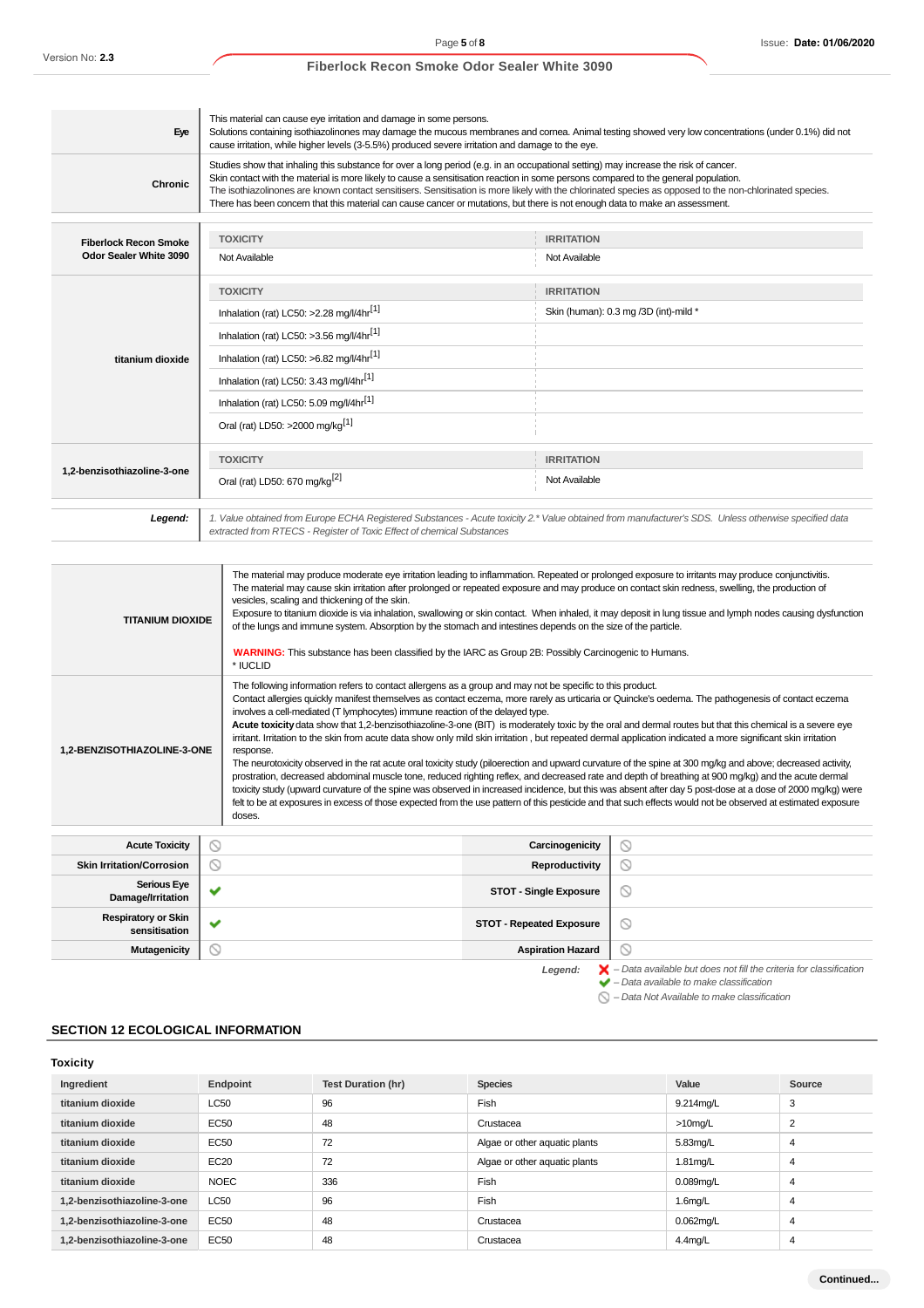**Legend:**

Extracted from 1. IUCLID Toxicity Data 2. Europe ECHA Registered Substances - Ecotoxicological Information - Aquatic Toxicity 3. EPIWIN Suite V3.12 - Aquatic Toxicity Data (Estimated) 4. US EPA, Ecotox database - Aquatic Toxicity Data 5. ECETOC Aquatic Hazard Assessment Data 6. NITE (Japan) - Bioconcentration Data 7. METI (Japan) - Bioconcentration Data 8. Vendor Data

#### Harmful to aquatic organisms.

Environmental Fate: Isothiazolinones are antimicrobials used to control bacteria, fungi, and for wood preservation and antifouling agents. They are frequently used in personal care products such as shampoos and other hair care products, as well as certain paint formulations. The most common isothiazolinone combinations are 5-chloro-2-methyl-4-isothiazolin-3-one, (CMI), and 2-methyl-4-isothiazolin-3-one, (MI).

**DO NOT** discharge into sewer or waterways.

#### **Persistence and degradability**

| $-$<br>Ingredient | stence: Water/Soil<br><b>Persis.</b> | Persistence: Air |
|-------------------|--------------------------------------|------------------|
| titonium d        | <b>HIGH</b>                          | <b>HIGH</b>      |
| dinvida           |                                      |                  |

#### **Bioaccumulative potential**

| redient | $\overline{\phantom{a}}$ |
|---------|--------------------------|
| Ing     | .                        |
| $+ + -$ | 10)<br>$\sim$<br>--      |

#### **Mobility in soil**

| Ingredient       | <b>Mobility</b>                                     |
|------------------|-----------------------------------------------------|
| titanium dioxide | : 23.74<br>110 <sup>o</sup><br><b>LOV</b><br>$\sim$ |

#### **SECTION 13 DISPOSAL CONSIDERATIONS**

| Waste treatment methods                |                                                                                                                                                                                                                                                                                                                                                                                                                                                                                                                                                                                                                                                                                                                                                                                                                                                                                                                                                                                                                                                                                                                                                                                                                                                                                                                                     |  |
|----------------------------------------|-------------------------------------------------------------------------------------------------------------------------------------------------------------------------------------------------------------------------------------------------------------------------------------------------------------------------------------------------------------------------------------------------------------------------------------------------------------------------------------------------------------------------------------------------------------------------------------------------------------------------------------------------------------------------------------------------------------------------------------------------------------------------------------------------------------------------------------------------------------------------------------------------------------------------------------------------------------------------------------------------------------------------------------------------------------------------------------------------------------------------------------------------------------------------------------------------------------------------------------------------------------------------------------------------------------------------------------|--|
| <b>Product / Packaging</b><br>disposal | Containers may still present a chemical hazard/ danger when empty.<br>Return to supplier for reuse/ recycling if possible.<br>Otherwise:<br>If container can not be cleaned sufficiently well to ensure that residuals do not remain or if the container cannot be used to store the same product, then<br>puncture containers, to prevent re-use, and bury at an authorised landfill.<br>Legislation addressing waste disposal requirements may differ by country, state and/or territory. Each user must refer to laws operating in their area. In some<br>areas, certain wastes must be tracked.<br>DO NOT allow wash water from cleaning or process equipment to enter drains.<br>If the may be necessary to collect all wash water for treatment before disposal.<br>In all cases disposal to sewer may be subject to local laws and regulations and these should be considered first.<br>Recycle wherever possible.<br>• Consult manufacturer for recycling options or consult local or regional waste management authority for disposal if no suitable treatment or disposal facility<br>can be identified.<br>Dispose of by: burial in a land-fill specifically licensed to accept chemical and / or pharmaceutical wastes or incineration in a licensed apparatus (after<br>admixture with suitable combustible material). |  |

#### **SECTION 14 TRANSPORT INFORMATION**

| Labels Required                                                      |               |
|----------------------------------------------------------------------|---------------|
| <b>Marine Pollutant</b>                                              | <sub>NC</sub> |
| Land transport (DOT): NOT REGULATED FOR TRANSPORT OF DANGEROUS GOODS |               |

**Air transport (ICAO-IATA / DGR): NOT REGULATED FOR TRANSPORT OF DANGEROUS GOODS**

**Sea transport (IMDG-Code / GGVSee): NOT REGULATED FOR TRANSPORT OF DANGEROUS GOODS**

**Transport in bulk according to Annex II of MARPOL and the IBC code** Not Applicable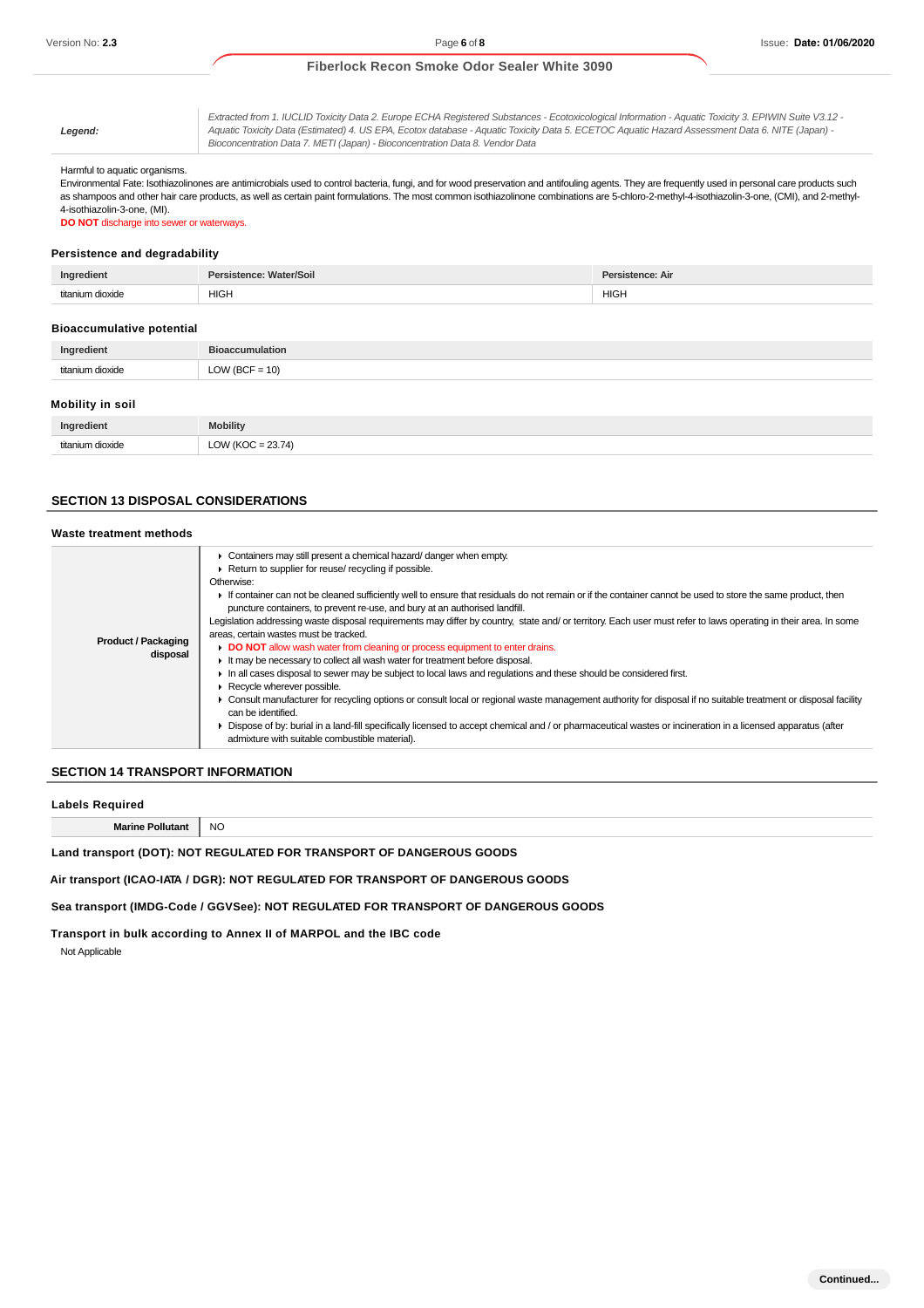I

## **Fiberlock Recon Smoke Odor Sealer White 3090**

#### **SECTION 15 REGULATORY INFORMATION**

#### **Safety, health and environmental regulations / legislation specific for the substance or mixture**

| <b>Classification</b> | Surface Coatings and Colourants (Subsidiary Hazard) Group Standard 2017 - HSR002670 |
|-----------------------|-------------------------------------------------------------------------------------|
| <b>Group Standard</b> | HSR002670                                                                           |
|                       |                                                                                     |
|                       |                                                                                     |
| Hazard statement(s)   | NOT classified as DANGEROUS GOODS for transport.                                    |
|                       |                                                                                     |
| 6.5B                  | May cause an allergic skin reaction.                                                |
|                       |                                                                                     |
| 6.4A                  | Causes serious eye irritation.                                                      |
|                       |                                                                                     |
| 9.1D                  | Harmful to aquatic life                                                             |
|                       |                                                                                     |

## **1,2-BENZISOTHIAZOLINE-3-ONE(2634-33-5) IS FOUND ON THE FOLLOWING REGULATORY LISTS**

US Toxic Substances Control Act (TSCA) - Chemical Substance Inventory

## **SECTION 311/312 HAZARD CATEGORIES**

| Immediate (acute) health hazard | Yes       |
|---------------------------------|-----------|
| Delayed (chronic) health hazard | <b>No</b> |
| Fire hazard                     | <b>No</b> |
| Pressure hazard                 | <b>No</b> |
| Reactivity hazard               | <b>No</b> |
|                                 |           |

| <b>National Inventory</b>               | <b>Status</b>                                                                                                                                                                              |
|-----------------------------------------|--------------------------------------------------------------------------------------------------------------------------------------------------------------------------------------------|
| Australia - AICS                        | Y                                                                                                                                                                                          |
| Canada - DSL                            | Y                                                                                                                                                                                          |
| Canada - NDSL                           | N (1,2-benzisothiazoline-3-one)                                                                                                                                                            |
| China - IECSC                           | Y                                                                                                                                                                                          |
| Europe - EINEC / ELINCS /<br><b>NLP</b> | Y                                                                                                                                                                                          |
| Japan - ENCS                            | Y                                                                                                                                                                                          |
| Korea - KECI                            | Y                                                                                                                                                                                          |
| New Zealand - NZIoC                     | Y                                                                                                                                                                                          |
| Philippines - PICCS                     | Y                                                                                                                                                                                          |
| USA - TSCA                              | Y                                                                                                                                                                                          |
| Legend:                                 | $Y = All$ ingredients are on the inventory<br>N = Not determined or one or more ingredients are not on the inventory and are not exempt from listing(see specific ingredients in brackets) |

## **SECTION 16 OTHER INFORMATION**

#### **CONTACT POINT**

\*\*PLEASE NOTE THAT TITANIUM DIOXIDE IS NOT PRESENT IN CLEAR OR NEUTRAL BASES\*\*

#### **Other information**

## **Ingredients with multiple cas numbers**

| <b>Name</b>      | <b>CAS No</b>                                                                                                                                                                                                                                                                                                                                                                                                                                                                                                                      |
|------------------|------------------------------------------------------------------------------------------------------------------------------------------------------------------------------------------------------------------------------------------------------------------------------------------------------------------------------------------------------------------------------------------------------------------------------------------------------------------------------------------------------------------------------------|
| titanium dioxide | 13463-67-7, 1317-70-0, 1317-80-2, 12188-41-9, 1309-63-3, 100292-32-8, 101239-53-6, 116788-85-3, 12000-59-8, 12701-76-7, 12767-65-6, 12789-63-8,<br>1344-29-2, 185323-71-1, 185828-91-5, 188357-76-8, 188357-79-1, 195740-11-5, 221548-98-7, 224963-00-2, 246178-32-5, 252962-41-7, 37230-92-5,<br>37230-94-7, 37230-95-8, 37230-96-9, 39320-58-6, 39360-64-0, 39379-02-7, 416845-43-7, 494848-07-6, 494848-23-6, 494851-77-3, 494851-98-8, 55068-84-3,<br>55068-85-4, 552316-51-5, 62338-64-1, 767341-00-4, 97929-50-5, 98084-96-9 |

Classification of the preparation and its individual components has drawn on official and authoritative sources as well as independent review by the Chemwatch Classification committee using available literature references.

The SDS is a Hazard Communication tool and should be used to assist in the Risk Assessment. Many factors determine whether the reported Hazards are Risks in the workplace or other settings. Risks may be determined by reference to Exposures Scenarios.